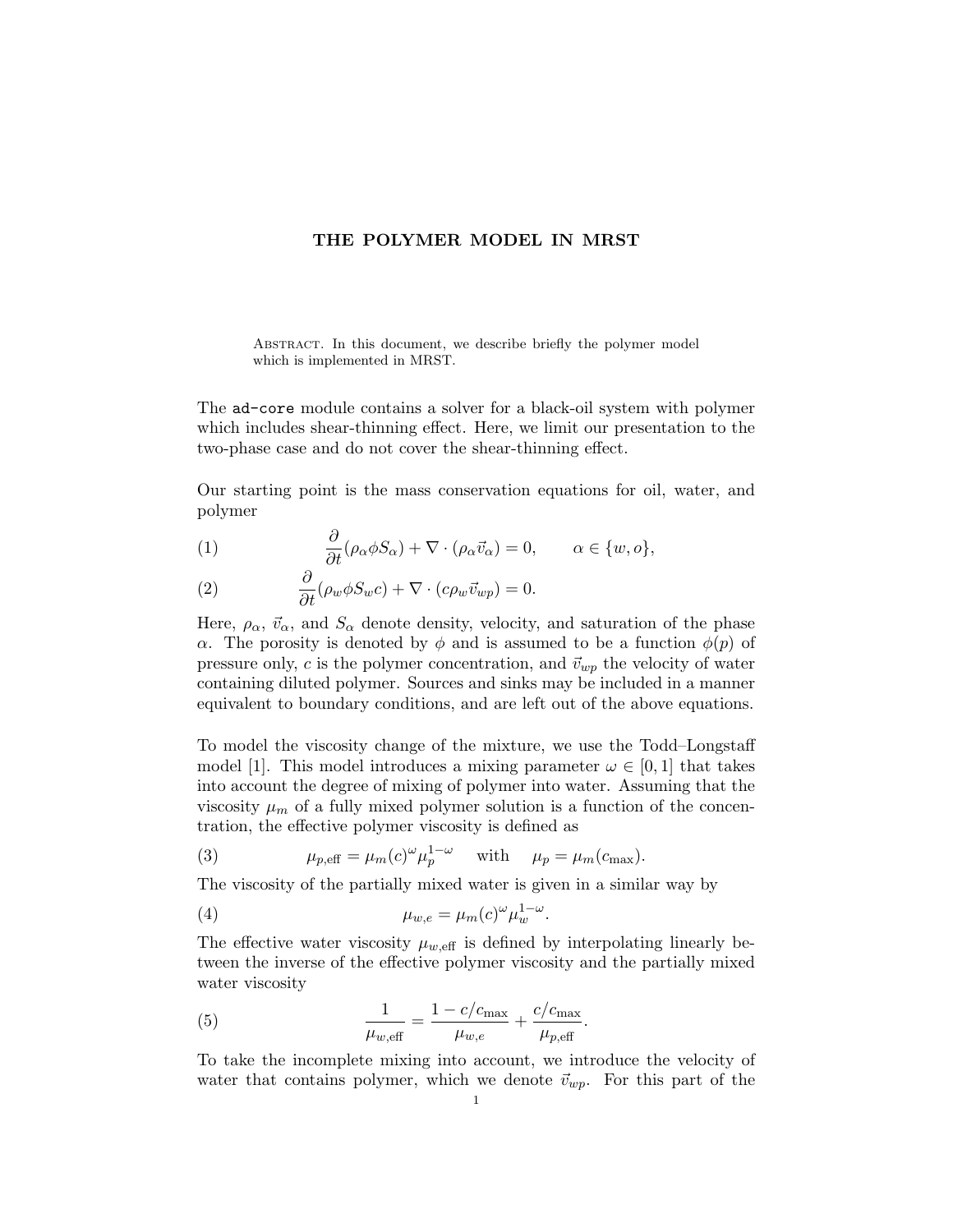## 2 POLYMER MODEL

water phase, the relative permeability is assumed to be equal to  $k_{rw}$  and the viscosity is equal to  $\mu_{p,\text{eff}}$ . We also consider the total water velocity, which we still denote  $\vec{v}_w$  and for which the viscosity is given by  $\mu_{w,\text{eff}}$ . Darcy's law then gives us

(6) 
$$
\vec{v}_w = -\frac{k_{rw}}{\mu_{w,\text{eff}}R_k(c^a)}\mathbf{K}(\nabla p - \rho_w g \nabla z),
$$

(7) 
$$
\vec{v}_{wp} = -\frac{k_{rw}}{\mu_{p,\text{eff}} R_k(c^a)} \mathbf{K} (\nabla p - \rho_w g \nabla z) = m(c) \vec{v}_w,
$$

as we assume that the presence of polymer does not affect the pressure and the density. The polymer mobility factor  $m(c)$  is defined as

$$
m(c) = \frac{\mu_{w,\text{eff}}}{\mu_{p,\text{eff}}}
$$

and, after some simplifications, we get

(8) 
$$
m(c) = \left[ \left( 1 - \frac{c}{c_{\text{max}}} \right) \left( \frac{\mu_p}{\mu_w} \right)^{1 - \omega} + \frac{c}{c_{\text{max}}} \right]^{-1}.
$$

The function  $R_k(c^a)$  denotes the actual resistance factor and is a nondecreasing function which models the reduction of the permeability of the rock to the water phase due to the presence of absorbed polymer. The concentration of absorbed polymer is denoted by  $c^a$ . We introduce the total flux as  $\vec{v} = \vec{v}_w + \vec{v}_o$ . We have

$$
\vec{v} = -(\lambda_w + \lambda_o)\mathbf{K}\nabla p + g(\lambda_w \rho_w + \lambda_o \rho_o)\mathbf{K}\nabla z
$$

and, after some computation, we obtain the following expression of  $\vec{v}_{\alpha}$  as a function of  $\vec{v}$ 

(9) 
$$
\vec{v}_w = f_w \vec{v} + \vec{v_g} \quad \text{and} \quad \vec{v}_o = f_o \vec{v} - \vec{v_g}
$$

with

(10) 
$$
\vec{v_g} = \frac{\lambda_w \lambda_o}{\lambda_w + \lambda_o} (\rho_w - \rho_o) g \mathbf{K} \nabla z.
$$

Here,  $\lambda_{\alpha}$  denotes the mobility of phase  $\alpha$ , i.e.,

$$
\lambda_w = \frac{k_{rw}}{\mu_{w, \text{eff}} R_k(c^a)}
$$
 and  $\lambda_w = \frac{k_{ro}}{\mu_o}$ ,

and  $f_{\alpha}$  corresponds to the fractional flow,  $f_{\alpha} = \lambda_{\alpha}/(\lambda_w + \lambda_o)$ . The time scale of adsorption is much larger than that of mass transport and we will assume that adsorption takes place instantaneously so that  $c^a$  is a function of c only. The reference rock density is  $\rho_{r,\text{ref}}$  and the reference porosity  $\phi_{\text{ref}}$ . The adsorption of polymer is then taken into account by replacing (2) by

(11) 
$$
\frac{\partial}{\partial t}(\rho_w \phi S_w c) + \frac{\partial}{\partial t}(\rho_{r,ref}(1-\phi_{ref})c^a) + \nabla \cdot (c\rho_w \vec{v}_{wp}) = 0.
$$

It is natural to assume that  $c^a$  is an increasing function of  $c$ . Polymer cannot reach the smallest pores and, as a result, the effective pore volume for the